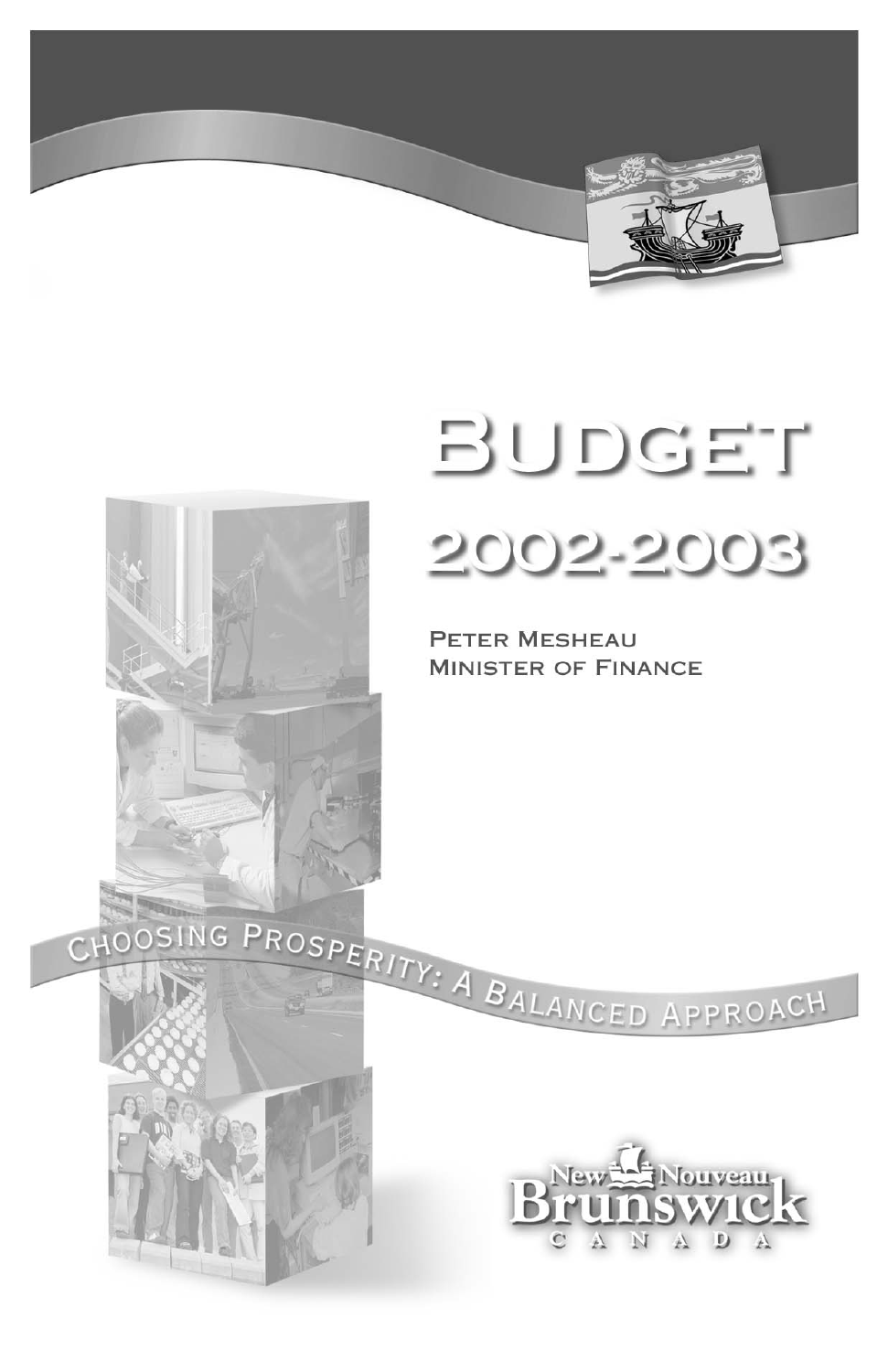#### **Budget Highlights 2002-2003**

**Published by:** Department of Finance Province of New Brunswick P.O. Box 6000 Fredericton, New Brunswick E3B 5H1 Canada

Internet: www.gnb.ca/0024/index-e.asp

March 2002

**Cover:** Communications New Brunswick (CNB 1199)

**Translation:** Debates Translation, Legislative Assembly

**Typesetting:** Queen's Printer for New Brunswick

**Printing and Binding:** Printing Services, Supply and Services

ISBN 1-55236-804-1

Printed in New Brunswick

Think Recycling! **Pensez** à recycler!

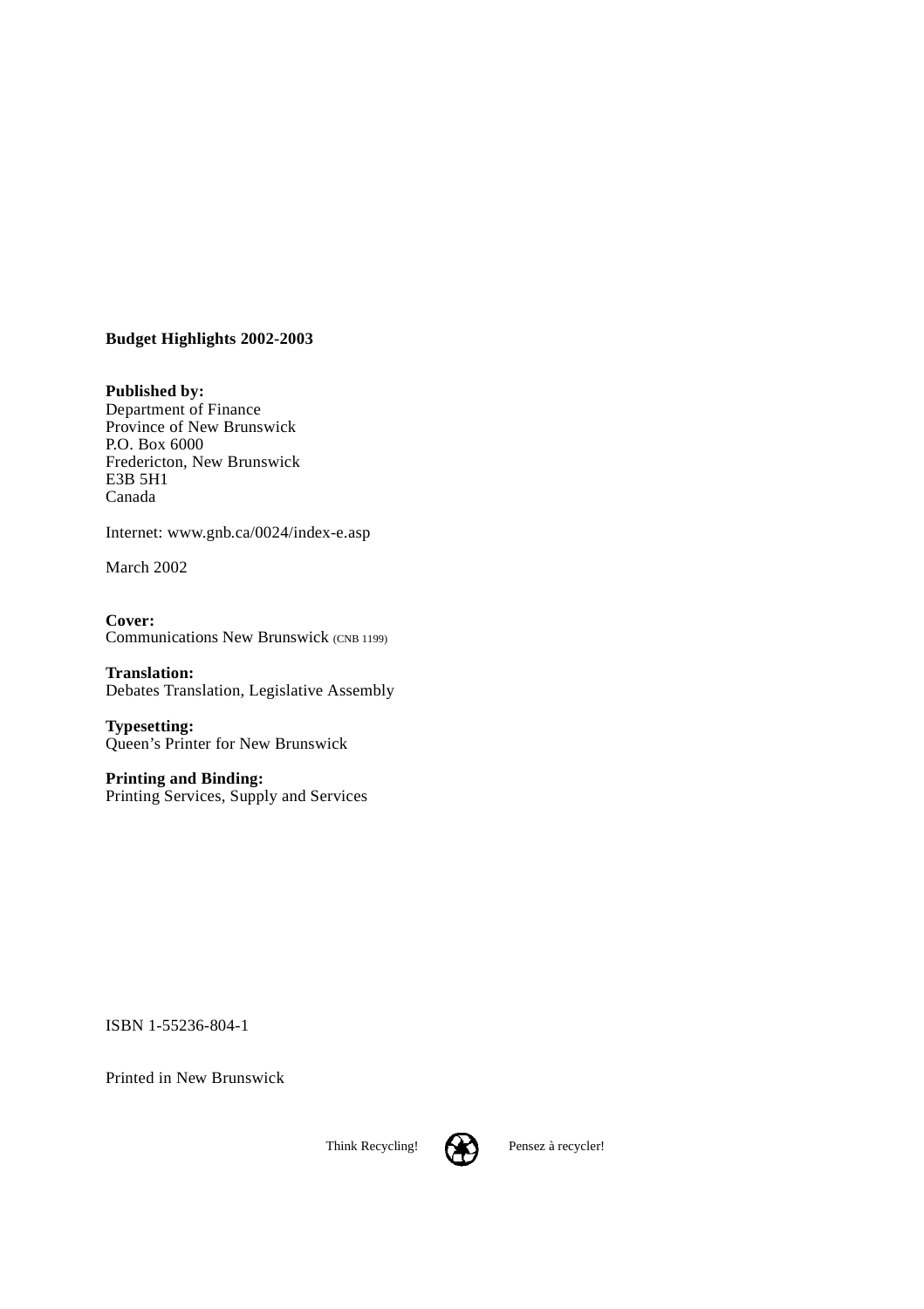### **2002-2003 Budget**

# **Choosing Prosperity: A Balanced Approach**

The initiatives we are setting out in the 2002-2003 Budget reflect choices that will help New Brunswick achieve greater prosperity through investments in innovation, infrastructure and tax relief. At the same time, as part of our balanced approach, we continue to invest in the priorities that matter most to New Brunswickers such as health care and education.

As a result of our plan and this approach, New Brunswickers will benefit from:

- a record high investment for **health care and seniors** of **\$1.8 billion**
- a record high investment for **education and children** of **\$1.09 billion**
- **personal income tax relief** of an additional **\$27 million**
- additional **corporate income tax reductions** of **\$11 million**
- **\$35 million** in investments in two funds for **innovation** and **university infrastructure**
- and a **budgetary surplus** of **\$21.3 million in 2002-2003**

With this budget, we are taking solid, fundamental steps to make our province open to investment and innovation. We are laying down the true building blocks to lasting economic success and a more globally competitive New Brunswick.

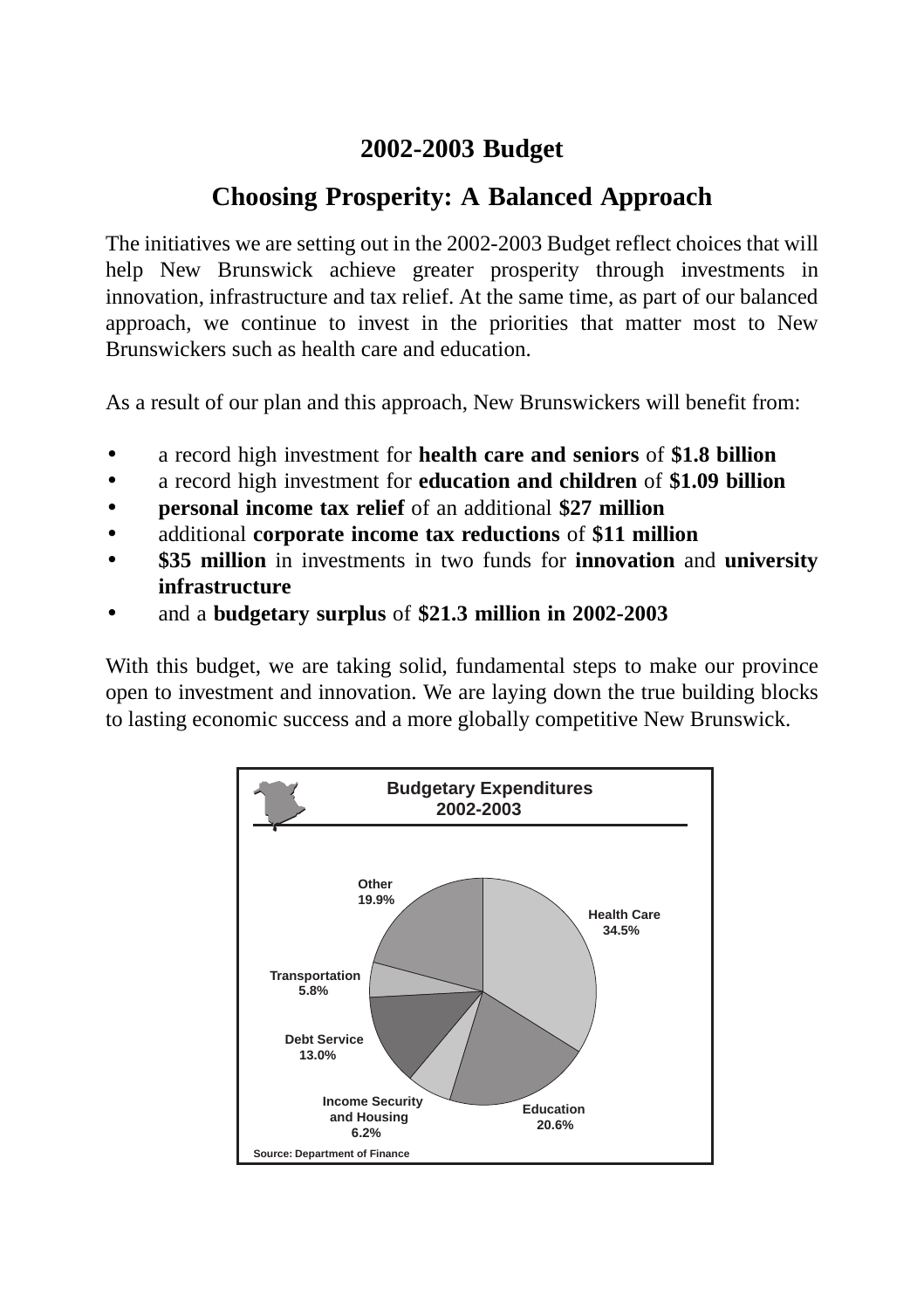# **The Economic Outlook**

At the onset of last year's budget, it was already evident that the North American economy was in a slowdown. The events of September  $11<sup>th</sup>$  intensified what was originally expected to be a brief downturn in the world economy. New Brunswick was not immune to this slowdown. While many New Brunswick indicators reported a slower trend in 2001, there are positives worth noting:

- Department of Finance estimates **0.6% real GDP growth** for **New Brunswick in 2001**
- **labour force participation rate** reached a **record level**, rising for the fifth consecutive year
- **exports** of goods to foreign destinations **increased 11.6% to over \$8.3 billion**, largely on the strength of energy products
- **total employment** across the province is **at a record high level**
- **private sector consensus** is for **1.3% real growth in 2002**; **Department of Finance** estimate is **1.2%**

# **Fiscal Update 2001-2002**

The 2001-2002 Budget and the November Financial and Economic Update anticipated that the Province would end the current fiscal year with balanced results, despite the considerable economic challenges and uncertainty we faced.

Our approach in exercising fiscal discipline and managing smarter is focused on these guiding principles:

- **identify** and **invest** in priority areas such as **health care**, **education** and **jobs**, while tightly managing expenditures in other areas
- **plan** cautiously and prudently to allow for fluctuations in revenue and expenditures
- **ensure flexibility** to respond to urgent needs and events
- **use the Fiscal Stabilization Fund carefully**

The result is:

• a **budgetary surplus** of **\$37 million** for **2001-2002,** which slightly exceeds the original budget target.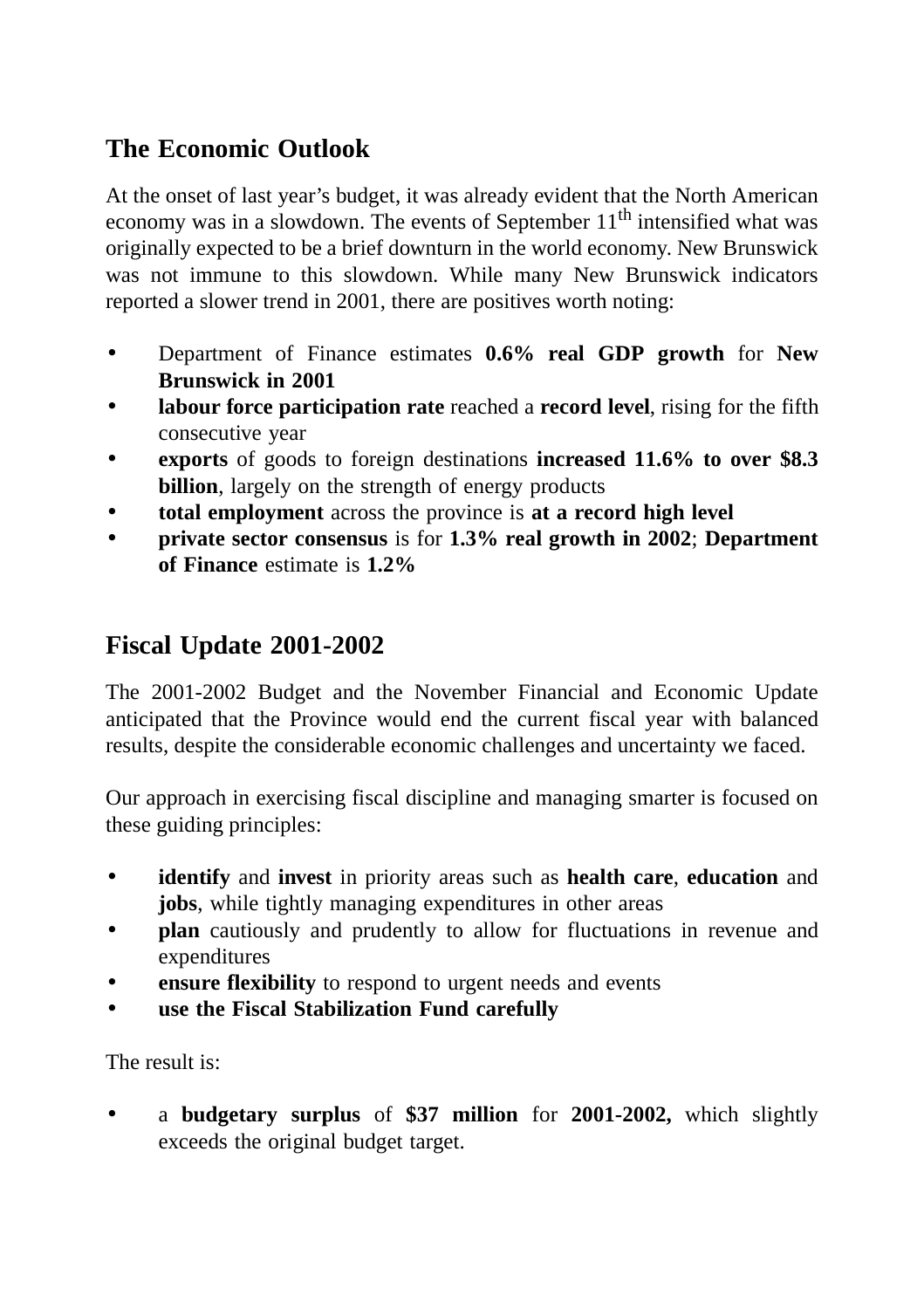Higher revenues, coupled with savings in several departments, have enabled additional expenditures in certain priority areas:

- additional **\$44 million** in the **Department of Health and Wellness**, including increased expenditures for Medicare, Hospital Services and the **Prescription Drug Program**
- **\$35 million** in special investments **in two funds for innovation and university infrastructure**
- a **\$70 million** transfer to the **Fiscal Stabilization Fund**

# **Fiscal Outlook 2002-2003**

This budget is another example that strong fiscal discipline remains a hallmark of this government:

- Province is projecting a **surplus** of **\$21.3 million** for the **2002-2003 fiscal year**
- **third consecutive balanced budget** delivered by this government
- overall **expenditure growth** has been, and will continue to be, **tightly managed**
- **revenue projections improved** over the course of the past few months
- **budgetary revenues** for 2002-2003 forecast at **\$5.288 billion,** representing growth of 2.6% from 2001-2002
- **budgetary spending** is estimated at **\$5.267 billion**, a growth rate of 3.0% from 2001-2002
- **88% of additional ordinary account program spending is on health and education**

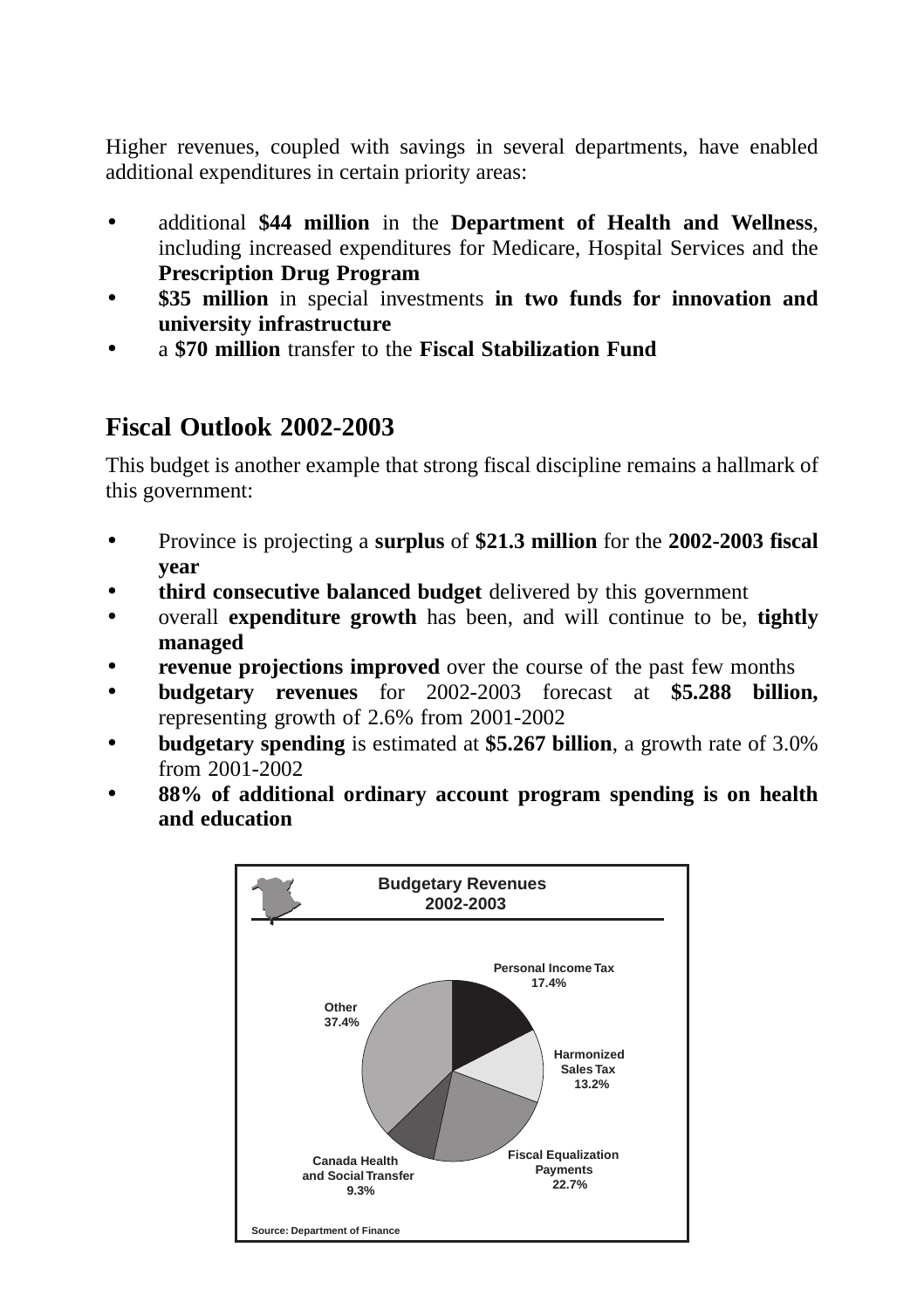This budget reflects the balanced approach this government has taken to invest strategically in clear public priorities, while tightly managing the growth of other expenditures. The choices made in balancing the budget were not taken lightly. By managing smarter, however, the budget has been balanced.

# **Capital Spending**

This year's capital budget is about investing in strategic infrastructure, one of the four building blocks of the prosperity plan. This budget sets out **gross capital expenditures** of **\$257.8 million for 2002-2003**, an increase of over 25% from 2001-2002.

Capital budget highlights include investments in these key priority areas:

- **\$34 million** for **education**
- **\$11.5 million** for **health**
- **\$10.6 million** for **"green" infrastructure**
- **\$168.1 million** for **transportation**, an **increase of 36%** from 2001-2002

# **Investing in Health Care and Seniors**

In preparing this budget, we have used a balanced approach that will serve to grow our economy while at the same time helping to meet the social needs of New Brunswickers. Renewing health care for families and seniors has been a top priority of this government since June 1999, and it remains so. We committed to increasing funding for health care each and every year and we have done so. Cumulatively, **\$1.1 billion more** has been invested in **health care** since 1999. To illustrate what these investments mean to New Brunswickers, this government has provided for:

- **an additional 15 medical school seats** annually for New Brunswick students
- a **\$3 million physician recruitment and retention program** which, together with **increased remuneration** for physicians, has helped recruit **249 new doctors,** for a **net increase** of **65 more doctors**
- a three-year, **\$8 million nursing resources recruitment and retention strategy**
- **90 new drugs** under the **Prescription Drug Program**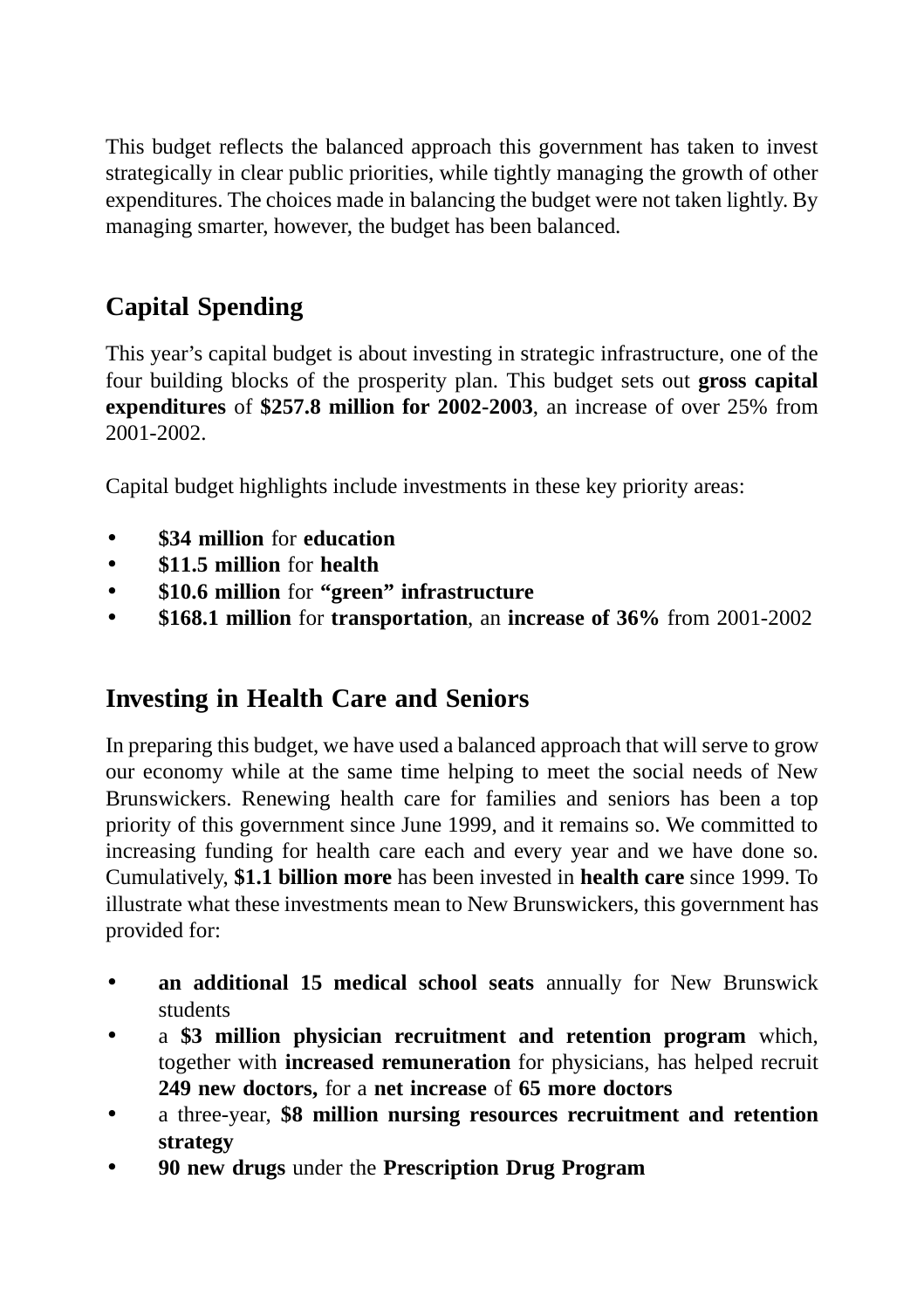- **significant increases** in the number of **social workers and adoption workers**
- **twice** the number of **magnetic resonance imaging (MRI) units** in the province

In this budget we are investing a **record \$1.8 billion in health care in 2002-2003.** This represents an additional **\$80.6 million,** or 4.7%, over 2001-2002 revised spending levels and equates to a **budget-over-budget increase** of **\$120 million** for **health care**.

Today's budget allows for investments in key program areas, including:

- **\$819.1 million** for **Hospital Services**
- a total of **\$309.8 million** for **Medicare**
- **long-term care** funding of **\$278.0 million**
- **\$102.5 million** for the **Prescription Drug Program**
- **\$10.0 million** increase for **nursing home operations and employees**
- **\$1.00 per hour increase** over the next three years, beginning with a **50 cent increase this year towards homemakers' wages** -- **an additional \$1.6 million** for homemakers this budget year
- **Low-Income Seniors' Benefit** program to continue -- estimated cost of **\$3.2 million**
- **\$4.5 million for health care renewal initiatives**

# **Investing in Education and Children**

Investing in people is a fundamental building block in the prosperity plan. Our objective is an educated, well-trained, skilled and adaptable labour force supported by a culture of lifelong learning. One of our core commitments is to increase funding for education each and every year. Since taking office, this government has cumulatively **increased education** spending by **\$410 million.** 

This has allowed us to make the following key investments in education:

- **200** additional **qualified teaching assistants**
- a **\$100 million Healthy Schools** capital improvement program
- **reduced class sizes** for **Grades 2 and 3**
- **\$7.5 million** over three years to provide access to **high speed Internet bandwidth** in all schools
- **\$6.1 million** over three years in additional financial support to **enhance access to post-secondary education**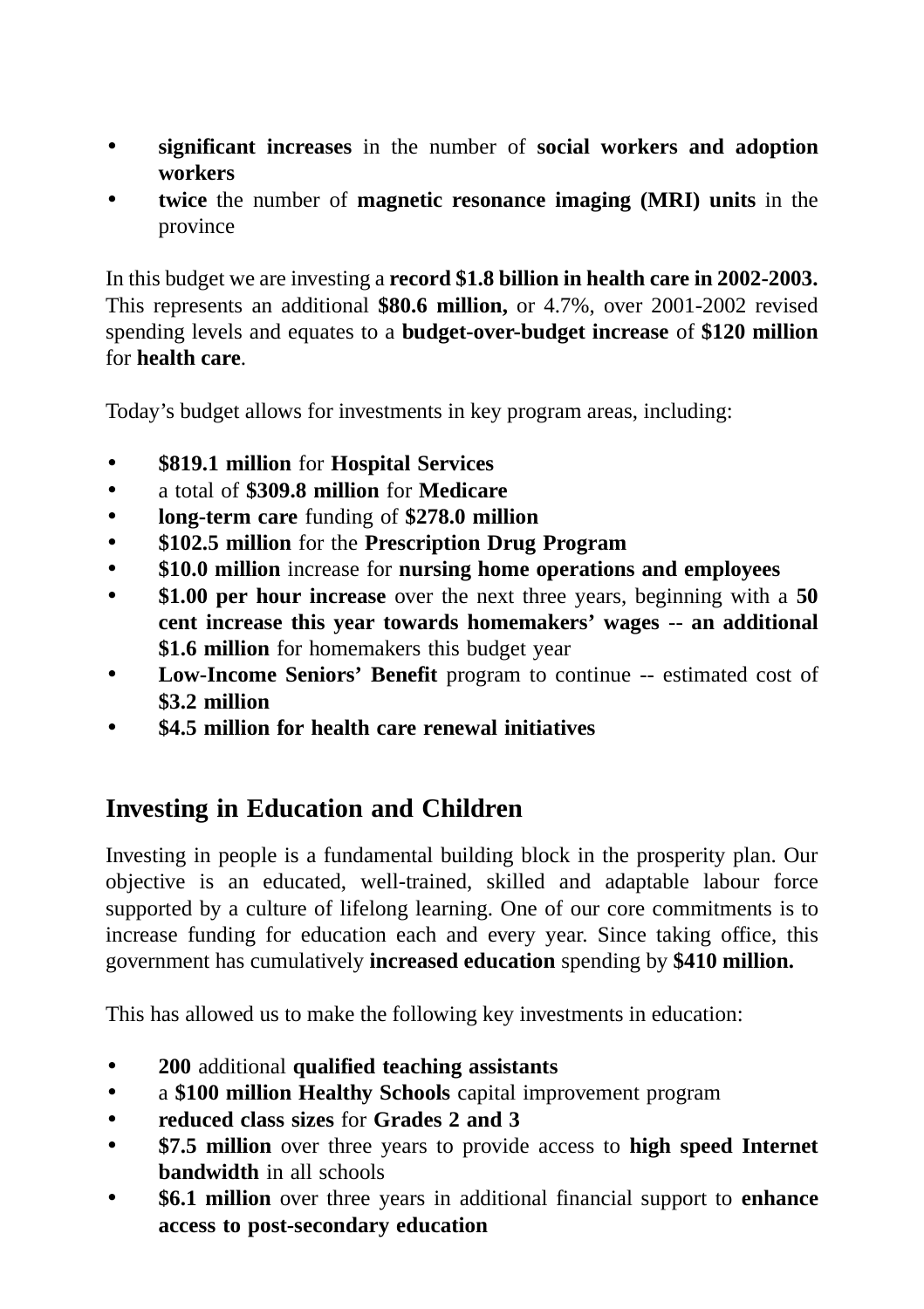This year's budget increases education funding once again. The 2002-2003 Budget contains **record investments in education** totaling **\$1.09 billion**, which represents growth of 4.5%, or **\$46.8 million**, from 2001-2002.

Today's budget provides for:

- additional **\$36.6 million** in funding for **Kindergarten to Grade 12**, including a negotiated wage increase for teachers
- **\$4.9 million** increase in **university grants**, the third consecutive year in which funding for universities has been increased
- additional **\$1.4 million** to enhance access to post-secondary education
- **early childhood development** funding will increase by **\$2.4 million**

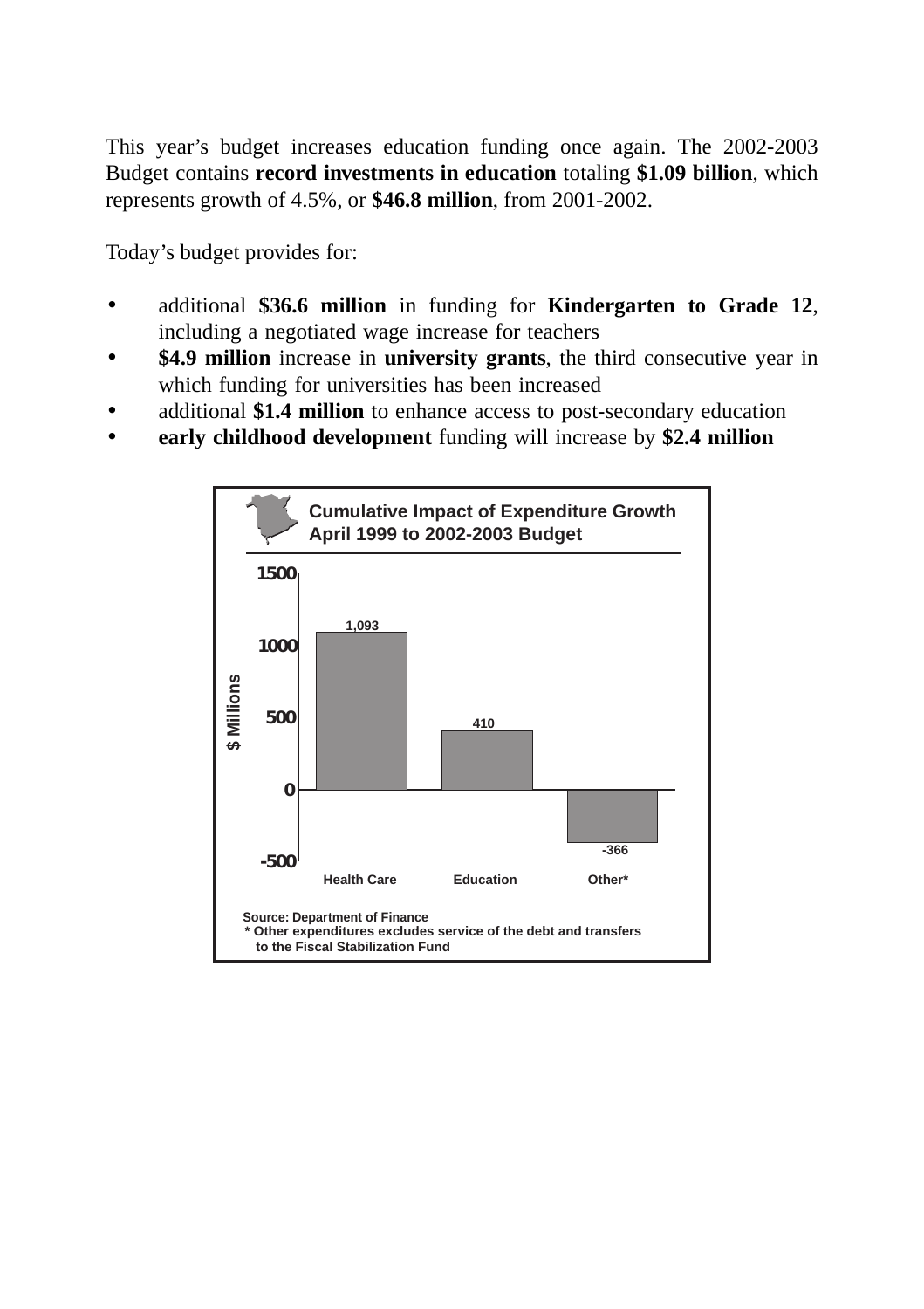# **Focusing on New Brunswick Priorities**

In the wake of September 11th, New Brunswickers saw the need to take additional steps to secure our future and enhance public safety. The 2002-2003 Budget will therefore invest **over \$2.6 million** more in such initiatives. This includes:

- an **additional 10 RCMP** officers
- **enhanced criminal intelligence** capabilities
- a **Hazardous Materials Emergency Response Program**
- operation of **a Level 3 Laboratory** to deal with bio-terrorism
- **security enhancements** in **provincial facilities**

Other 2002-2003 spending priorities include:

- **an additional \$1.5 million** in funding in order to hire **additional staff** to ensure the continued, **efficient administration of justice**
- **\$10 million** for the continuation of the **Total Development Fund**
- **\$3 million** for the **Community Economic Development Fund**
- **\$2.8 million** over three years to **enhance arts and heritage**; **\$1.2 million** more this year is allotted as the first phase in the implementation of the new cultural policy

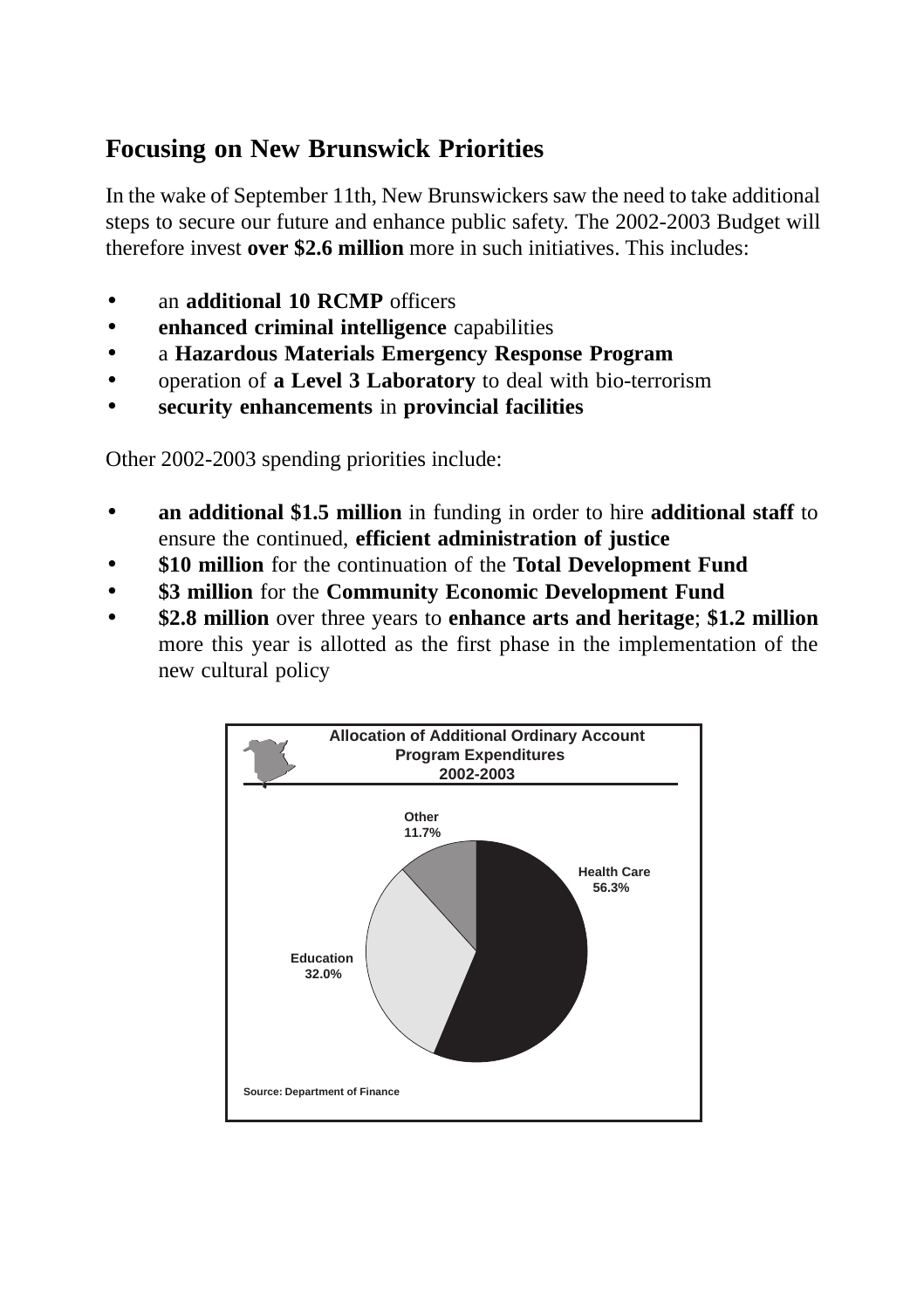# **Greater Opportunity: New Brunswick's Prosperity Plan**

A prosperous growing economy is at the heart of our objective to bring greater opportunity to New Brunswickers in all regions of the province. That is why this government launched the most comprehensive and far-reaching plan to build New Brunswick's economy that we have ever seen.

*Greater Opportunity* sets out four building blocks as the foundation for lasting economic success and prosperity for New Brunswickers:

- investing in people
- creating a competitive fiscal and business environment
- embracing innovation
- and building strategic infrastructure

Each block has four cornerstones, and specific action priorities flow from each cornerstone - more than 60 action priorities in total.

This budget moves the prosperity plan into high gear. It invests in innovation – the lifeblood for tomorrow's ideas – to secure New Brunswick's economic future. It invests in our universities to help build the strategic infrastructure they need to become nationally and internationally competitive institutions on the forefront of knowledge and innovation. It lowers taxes to help people and businesses and to help stimulate job creation.

Investments in innovation and universities include:

- creation of the **New Brunswick Innovation Foundation** with an initial fund of **\$20 million**
- a one-time investment of **\$15 million** for a special **University Infrastructure Trust**

### **Competitive Taxes for Jobs and Growth**

Competitive taxes are also a cornerstone of the prosperity plan. Lower taxes help create a more competitive business environment that encourages private sector job creation and economic growth. They create the incentive for businesses within New Brunswick to invest and expand. And they help attract new investment from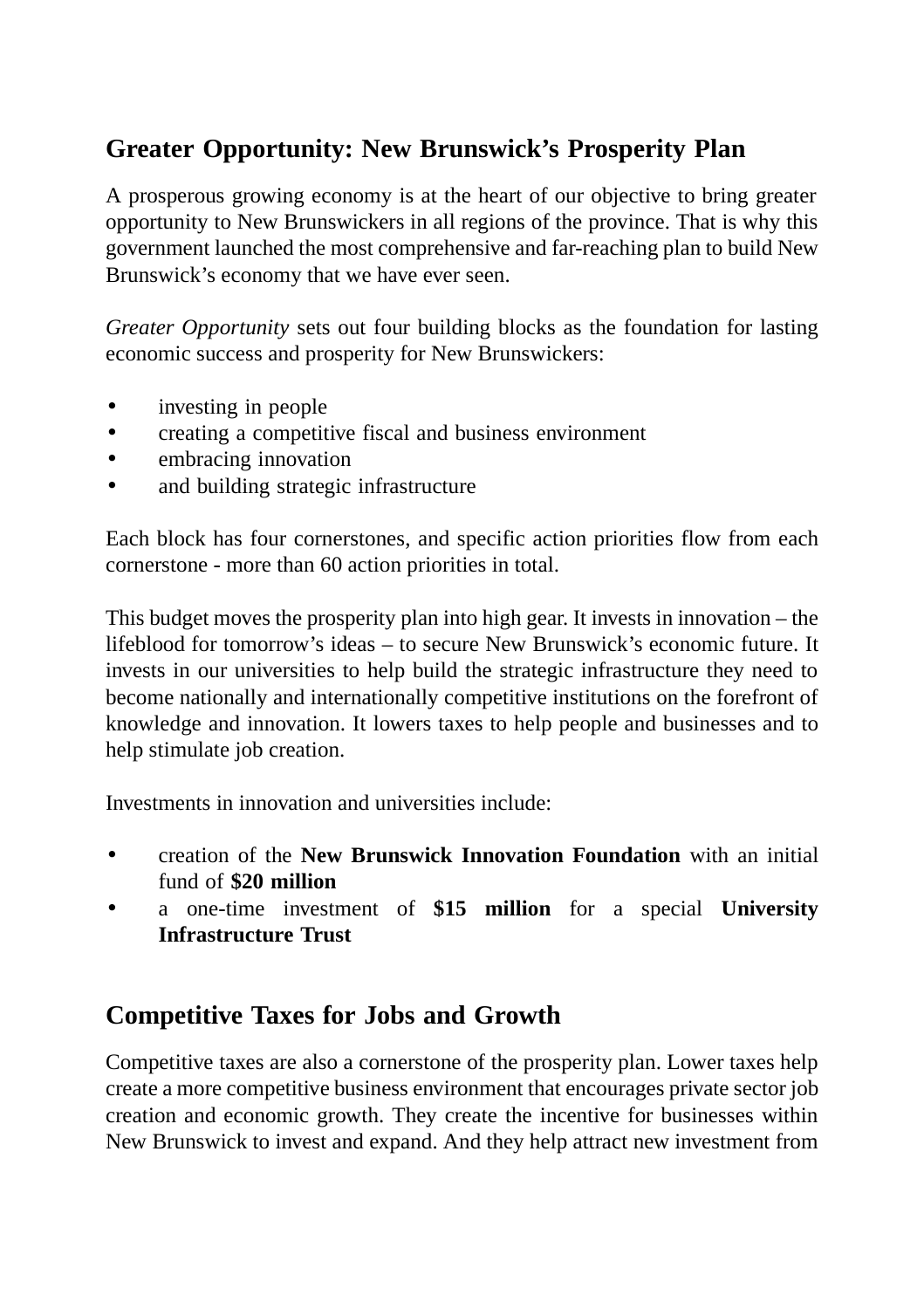outside New Brunswick. They encourage prosperity and provide greater opportunity.

This government is making significant reductions from the taxation levels in place in June 1999. These measures include:

- move from the highest **general corporate income tax rate** in Canada in 1999 at 17% to the **third-lowest in Canada as of January 1, 2003, at 13%**
- maintain the **lowest small business corporate income tax rate** in all of Canada by reducing it from 6% in 1999 to **3% as of January 1, 2003**
- **double** the **small business threshold** from \$200,000 in 1999 **to \$400,000 as of January 1, 2003**
- **remove more than 40,000 low-income New Brunswickers** from **the tax rolls** by the **2003** taxation year
- **reduce personal income taxes** by **10.7% in just three years**, one year earlier than the promised 10% reduction
- **provide New Brunswick taxpayers and businesses** some **\$287 million** in **cumulative personal and corporate income tax reductions** since our first budget